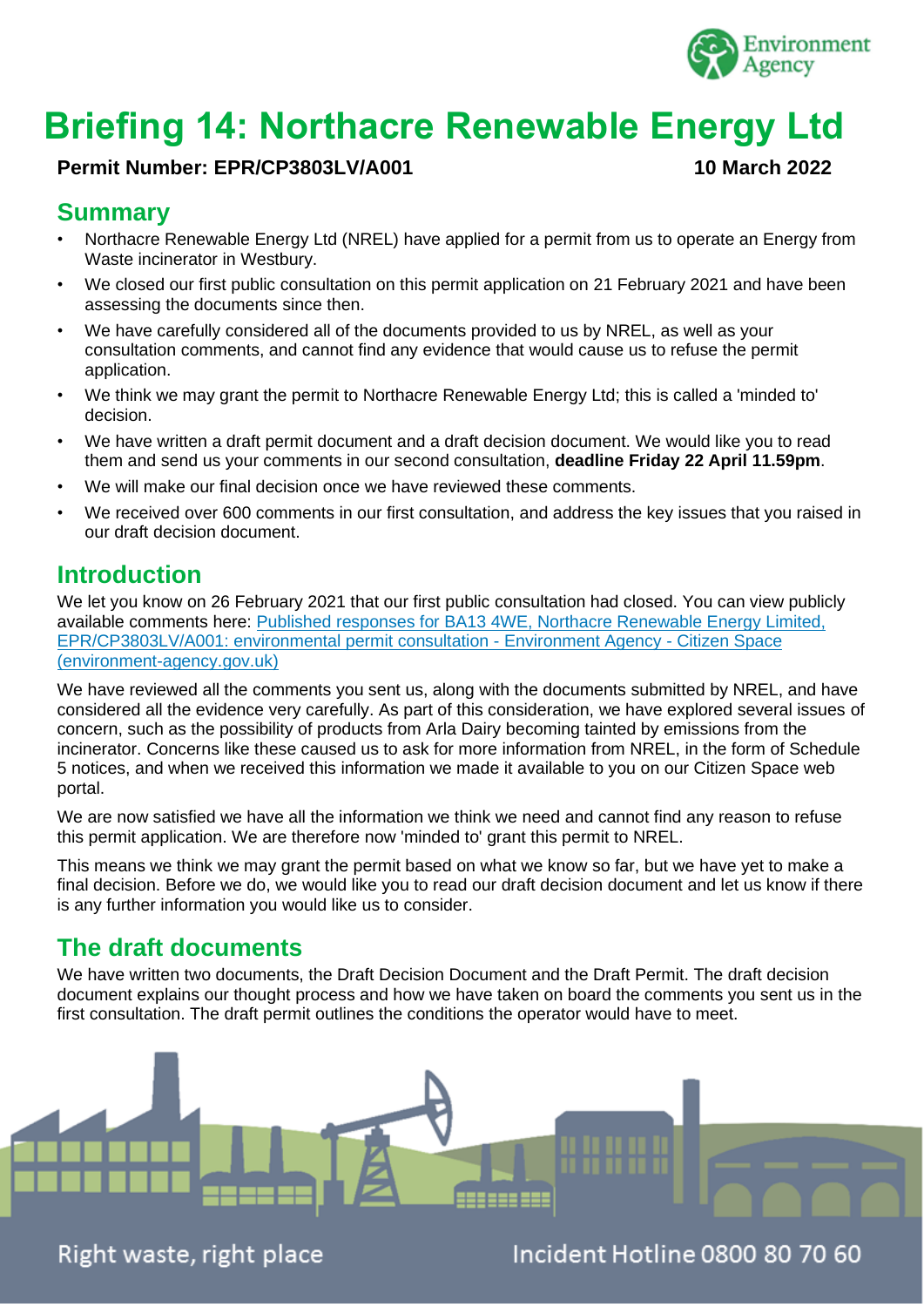

In these documents we frequently say 'we have decided'. This gives the impression that our mind is already made up, but as we have explained above, we have not yet done so. The language enables them to become the final documents with no more re-drafting than is necessary.

#### **How have we reached our decision so far?**

We only issue new permits if we are satisfied that NREL has the appropriate systems in place to operate the incinerator without causing harm to the environment or human health.

We have checked that the operator will use appropriate preventative measures to monitor and control issues such as dust, noise or particulate emissions, so that no significant pollution is caused. In doing this we have reviewed how the site will be operated, and whether it will have any impact on people living nearby and natural habitats. We have also consulted with a wide number of partner organisations and the responses we received are included within the draft decision document.

We understand that this may not be the news you were hoping for. We are bound by the requirements of the [Regulator's Code](https://www.gov.uk/government/publications/regulators-code) to grant permits to companies, provided we cannot find any evidence that the building or operation of such a site may cause significant harm to the environment or to human health. Wiltshire Council decide if the location is suitable for an incinerator and if such a facility is needed in Westbury through the planning application process.

The planning and permitting processes are separate from each other. A local authority can grant planning permission without an environmental permit in place and we can grant a permit without planning permission having been provided. We are aware that the planning permission decision is under review but this does not stop us making our decision regarding the permit.

We also understand that you may have concerns about the competence of the operators, due to the odour issues experienced by the Westbury community throughout 2021. This odour originated from the existing Mechanical and Biological Treatment (MBT) plant, which is operated by Hills Waste Solutions. The proposed incinerator, although partly funded by Hills, will be operated by Northacre Renewable Energy Ltd. This is a separate business and we must therefore treat their permit application completely separately to our regulation of the MBT plant; our decision cannot be influenced by other sites we regulate.

#### **How can you comment on the consultation?**

Our second consultation is now open and we invite you to comment on the draft decision document, draft permit and any other documents we have made available to you over the last year. You can do so by:

Visiting our online Citizen Space web page: [https://consult.environment-agency.gov.uk/psc/ba13-4we](https://eur03.safelinks.protection.outlook.com/?url=https%3A%2F%2Fconsult.environment-agency.gov.uk%2Fpsc%2Fba13-4we-northacre-renewable-energy-limited-1&data=04%7C01%7CEd.Troughton%40environment-agency.gov.uk%7C21bab8d169bd4b4fdc3a08da01b5013a%7C770a245002274c6290c74e38537f1102%7C0%7C0%7C637824174159063831%7CUnknown%7CTWFpbGZsb3d8eyJWIjoiMC4wLjAwMDAiLCJQIjoiV2luMzIiLCJBTiI6Ik1haWwiLCJXVCI6Mn0%3D%7C3000&sdata=lp3yWXRnVBkuunhAl2ZGoGtUCJ7k49eDf0elkPuEdV4%3D&reserved=0)[northacre-renewable-energy-limited-1](https://eur03.safelinks.protection.outlook.com/?url=https%3A%2F%2Fconsult.environment-agency.gov.uk%2Fpsc%2Fba13-4we-northacre-renewable-energy-limited-1&data=04%7C01%7CEd.Troughton%40environment-agency.gov.uk%7C21bab8d169bd4b4fdc3a08da01b5013a%7C770a245002274c6290c74e38537f1102%7C0%7C0%7C637824174159063831%7CUnknown%7CTWFpbGZsb3d8eyJWIjoiMC4wLjAwMDAiLCJQIjoiV2luMzIiLCJBTiI6Ik1haWwiLCJXVCI6Mn0%3D%7C3000&sdata=lp3yWXRnVBkuunhAl2ZGoGtUCJ7k49eDf0elkPuEdV4%3D&reserved=0)

Emailing us at: [pscpublicresponse@environment-agency.gov.uk](mailto:pscpublicresponse@environment-agency.gov.uk)

Posting your response to us at: Environment Agency Permitting and Support Centre, Land Team, Quadrant 2, 99 Parkway Avenue, Sheffield, S9 4WF.

We welcome feedback from everyone who has a view on the application, regardless of their age, sex, disability, marriage and civil partnership status, pregnancy or maternity status, race, religion or belief or their sexual orientation.

**We must receive your comments by 11:59pm on Friday 22nd April.**



Right waste, right place

Incident Hotline 0800 80 70 60